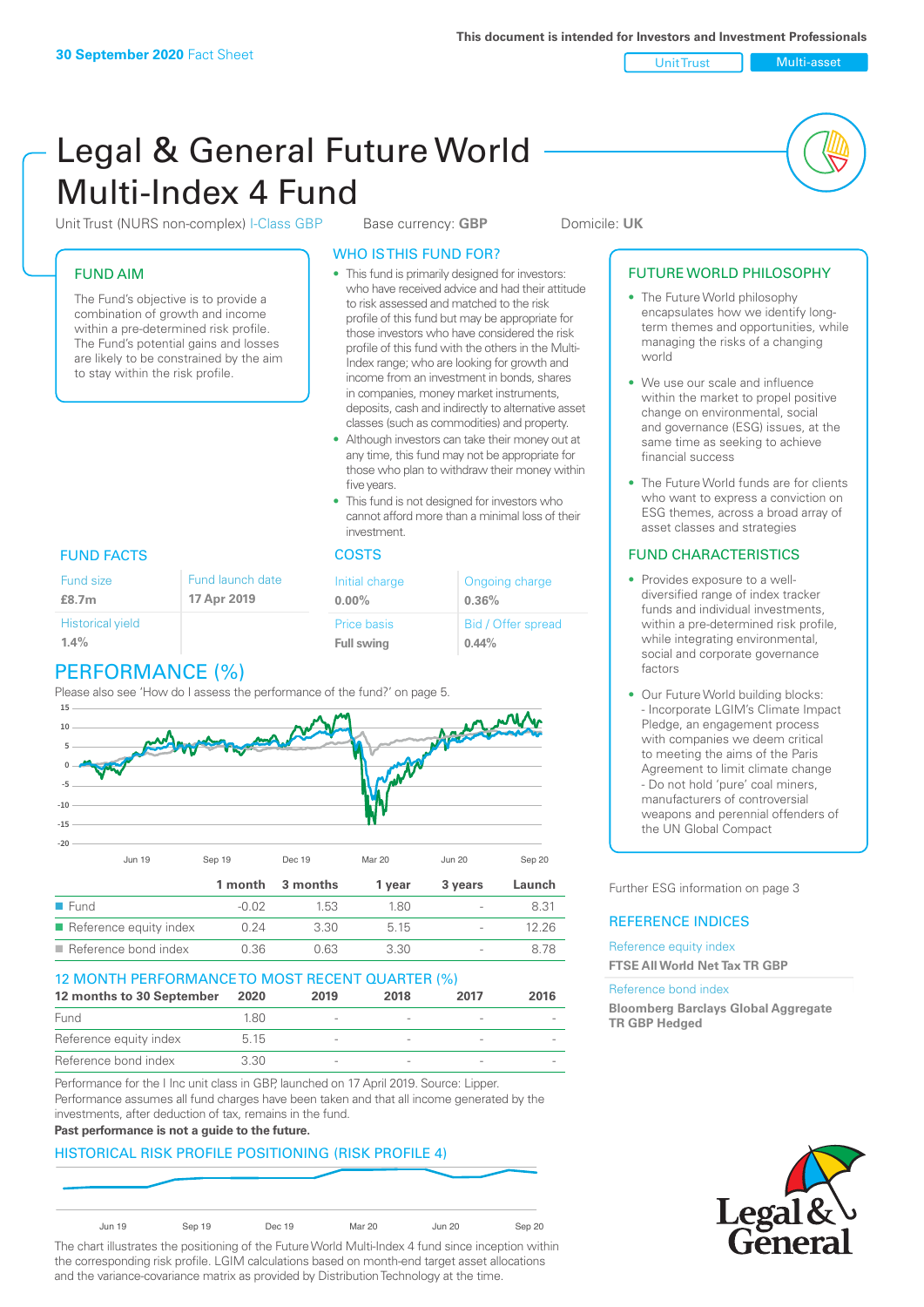Unit Trust (NURS non-complex) I-Class GBP

## PORTFOLIO BREAKDOWN

All data source LGIM unless otherwise stated. Totals may not sum due to rounding.





#### FUND MANAGERS

The fund managers have responsibility for managing the multi-index fund range. They are part of the Multi-Asset Funds (MAF) team in LGIM. This team focuses on designing and managing multi-asset funds that are tailored to match the specific objectives of various client types. The team sits within a wider Asset Allocation team which combines both depth of experience with a broad range of expertise from different fields, including fund management, investment consulting and risk management roles.

# TOP 10 HOLDINGS (%)

| L&G FW ESG Developed Market Equity Index | 17.3 |
|------------------------------------------|------|
| L&G Future World Global Credit           | 15.0 |
| Gilt 10yr                                | 9.5  |
| L&G FW ESG UK Equity Index               | 9.3  |
| <b>GBP</b> Liquidity                     | 8.5  |
| Infrastructure GBP Unhedged New          | 4.5  |
| Aust 10yr                                | 4.0  |
| <b>Short Duration UK Credit</b>          | 4.0  |
| L&G ESG EM Govt Bond USD Index           | 4.0  |
| <b>L&amp;G HIGH INCOME TST(DIST)</b>     | 4 N  |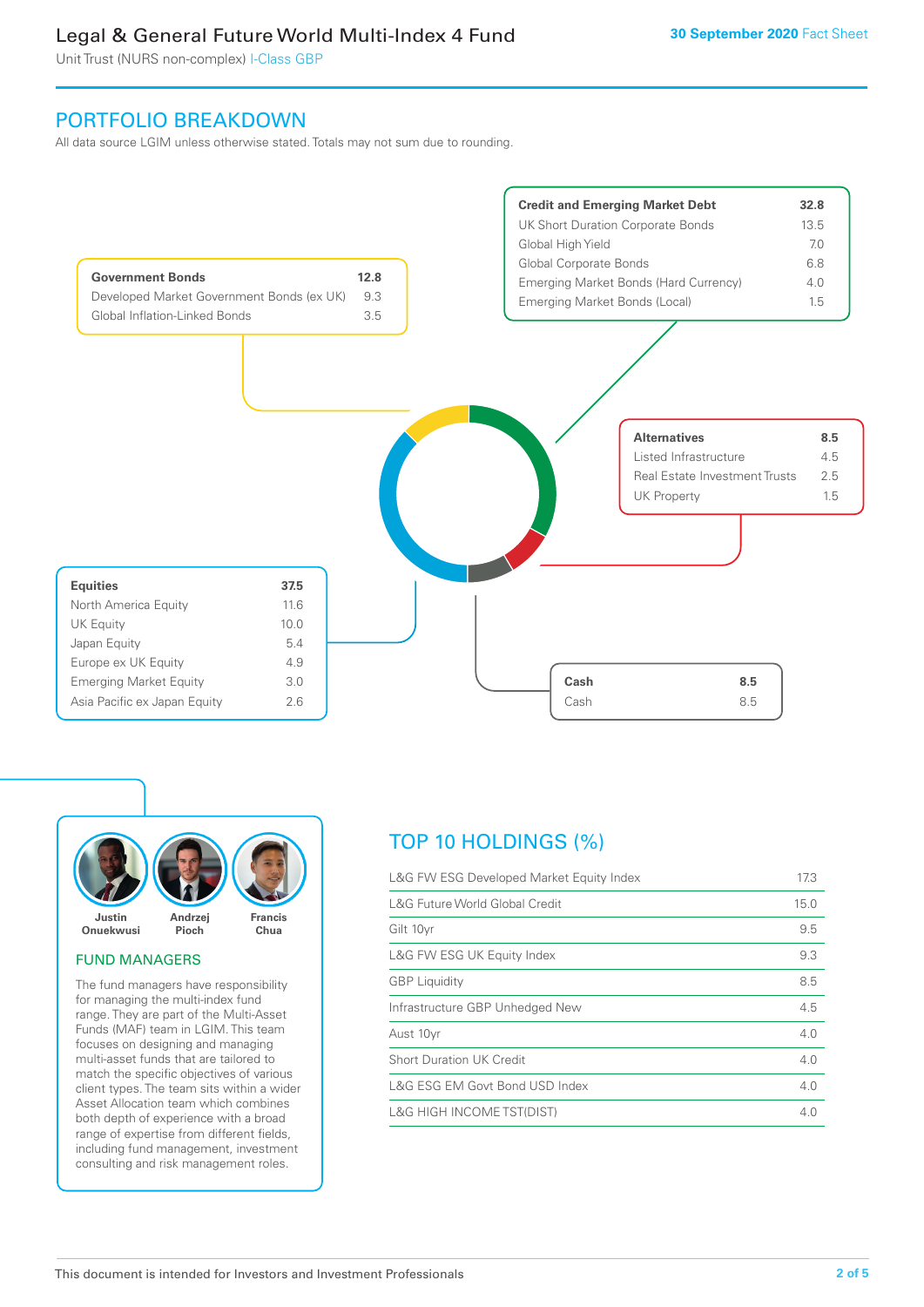Unit Trust (NURS non-complex) I-Class GBP

**52**

ESG score of comparator

# ESG COMMITMENT

**/100 /100**

From diesel emissions to oil spills, there have been many tangible examples in recent years of how failures in the way companies are run can have a harmful impact on the environment, society and investor returns. We believe responsible investing can mitigate the risk of such outcomes and has the potential to improve returns through the integration of environmental, social and governance (ESG) considerations, active ownership and longterm thematic analysis.

## ESG SCORE

We score companies based on environmental, social and governance factors. The ESG Score is aligned to our engagement and voting activities. As a result, this portfolio has an aggregate ESG Score of **55** versus a mainstream comparator of **52**.

ESG scores and carbon metrics are calculated for the portion of the portfolio that invests in LGIM's Future World funds.



#### ENVIRONMENTAL PERFORMANCE

Carbon dioxide (CO2) is the most significant contributor to greenhouse gas emissions which are driving climate change. Compared to the unadjusted comparator, the fund will have a different exposure to current and future sources of carbon dioxide emissions.



**55**

ESG score of fund

**62%** Lower carbon reserves intensity than the

unadjusted comparator

൹

**Equivalent to 2,818 barrels of oil**

## CARBON RESERVES

Carbon reserves are fossil fuels (coal, oil and gas) which, if burnt, will become the carbon emissions of the future. To meet global climate change targets, the unabated use of fossil fuels is expected to decline over time.

The figures below are a measure of the size of carbon reserves held by the fund's underlying companies.

**720** Fund **1,917 Comparator** 

**Tonnes of CO2 ei per \$1 million of market capitalisation**

The fund has **62%** lower carbon reserves intensityii compared to the unadjusted comparator. The difference in carbon reserves intensity means that for every \$1 million invested in the fund, the exposure to fossil fuels through the underlying companies is reduced by an amount equivalent to **2,818 barrels of oil**<sup>iii</sup>, compared to having invested in the unadjusted comparator.



**43%** Lower carbon emissions intensity than the unadjusted comparator

## CARBON EMISSIONS

Following the global Paris Agreement on climate change, companies in all sectors are expected to reduce their emissions to prepare and adapt for a low-carbon economy.

**88** Fund **154 Comparator** 

**Tonnes of CO2 e per \$1 million of sales**

The fund has **43%** lower carbon emissions intensity compared to the unadjusted comparator. Carbon emissions intensity describes the relationship between the carbon emissions of a company and its salesiv

The difference in carbon emissions intensity means that the fund has selected companies where, for the same level of sales, the associated emissions<sup>v</sup> are lower by 43% compared to the unadjusted comparator<sup>vi</sup>.



For further information please go to www.lgim.com/esginfo Ø

**The comparator for this fund is a bespoke asset-weighted blend\* of Solactive market-capitalisation indices in equities and credit. \*The blend will evolve over time in line with the actual asset allocation of the multi-asset fund.**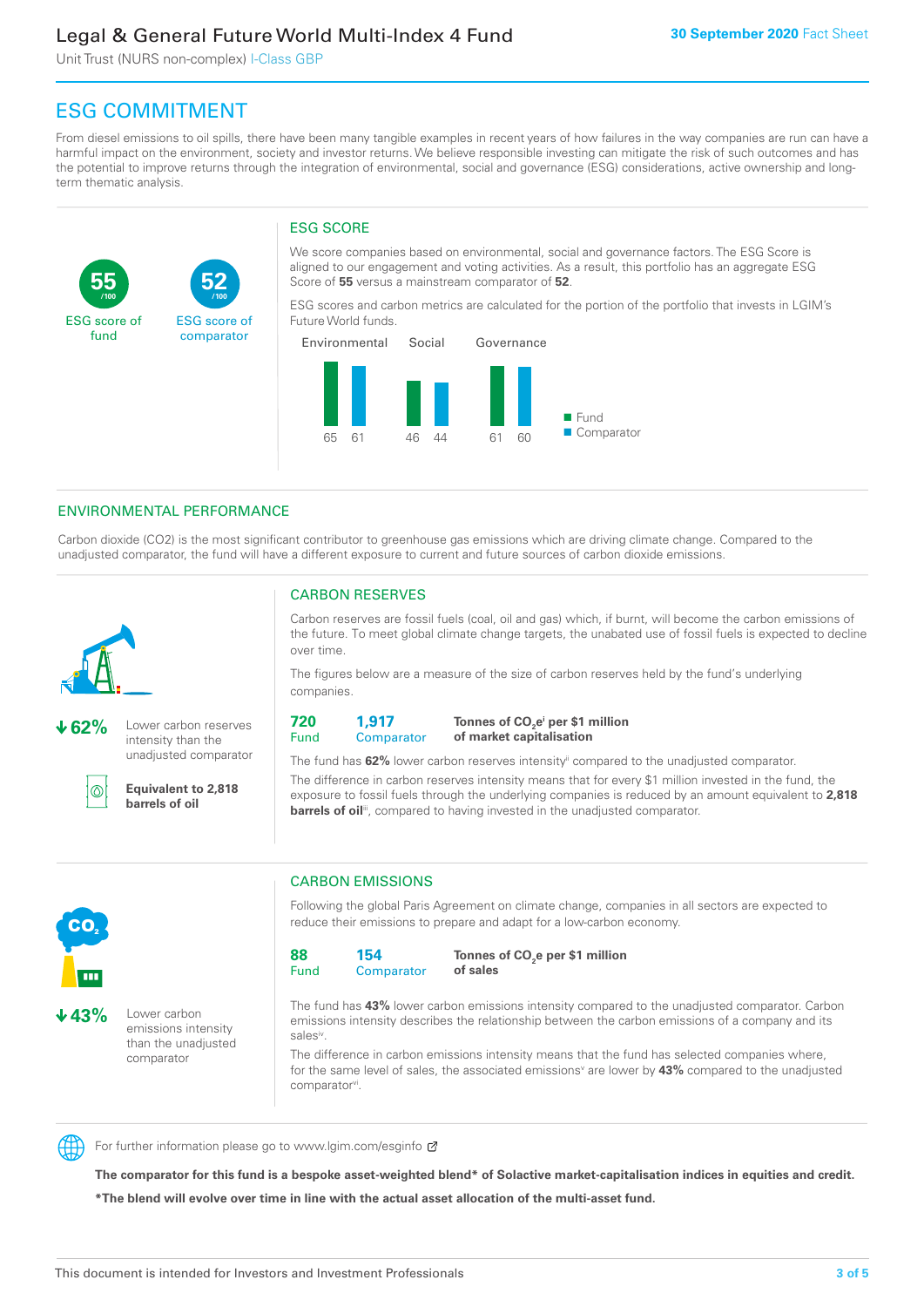Unit Trust (NURS non-complex) I-Class GBP

#### **NOTES**

 $^\mathrm{i}$  Carbon dioxide equivalent (CO<sub>2</sub>e) is a standard unit to compare the emissions of different greenhouse gases.

<sup>ii</sup> The carbon reserves intensity of a company captures the relationship between the carbon reserves the company owns and its market capitalisation. The carbon reserves intensity of the overall fund reflects the relative weights of the different companies in the fund.

iii We consider one barrel of oil equivalent to 0.425 tonnes of CO<sub>2</sub>e, based on International Energy Agency and Intergovernmental Panel on Climate Change guidelines.

#### iv The choice of this metric follows best practice recommendations from the **Task Force on Climate-related Financial Disclosures**.

v Data on carbon emissions from a company's operations and purchased energy is used.

vi This measure is the result of differences in the weights of companies between the index or the fund and the comparator, and does not depend on the amount invested in the fund. It describes the relative 'carbon efficiency' of different companies in the comparator (i.e. how much carbon was emitted per unit of sales) or in the fund, not the contribution of an individual investor in financing carbon emissions.

We use a proxy comparator to represent a typical comparable universe for this fund.

**HSBC:** Source: HSBC Bank Plc. ("HSBC") – HSBC Climate Solutions Database. All rights in the HSBC Climate Solutions Database and data content therein are vested in HSBC. Neither HSBC, nor its affiliates accept any liability for the accuracy or completeness of the HSBC Climate Solutions Database. No further distribution of HSBC data is permitted without HSBC's express written consent.

**Trucost:** Source: S&P Trucost Limited © Trucost 2019. All rights in the Trucost Data and Reports vest in Trucost and/or its licensors. Neither Trucost, nor its affiliates, nor its licensors accept any liability for any errors, omissions or interruptions in the Trucost Data and/or Reports. No further distribution of the Data and/or Reports is permitted without Trucost's express written consent.

**Sustainalytics:** Part of this publication may contain Sustainalytics proprietary information that may not be reproduced, used, disseminated, modified nor published in any manner without the express written consent of Sustainalytics. Nothing contained in this publication shall be construed as to make a representation or warranty, express or implied, regarding the advisability to invest in or include companies in investable universes and/or portfolios. The information is provided "as is" and, therefore Sustainalytics assumes no responsibility for errors or omissions. Sustainalytics cannot be held liable for damage arising from the use of this publication or information contained herein in any manner whatsoever.

The calculations above rely on third party data provided at a point in time that may not cover the entirety of the fund's investments or the fund's comparator. As a result, what we report may change as third party data changes and may also differ from other third party calculations.

**Refinitiv:** Source: Refinitiv ESG